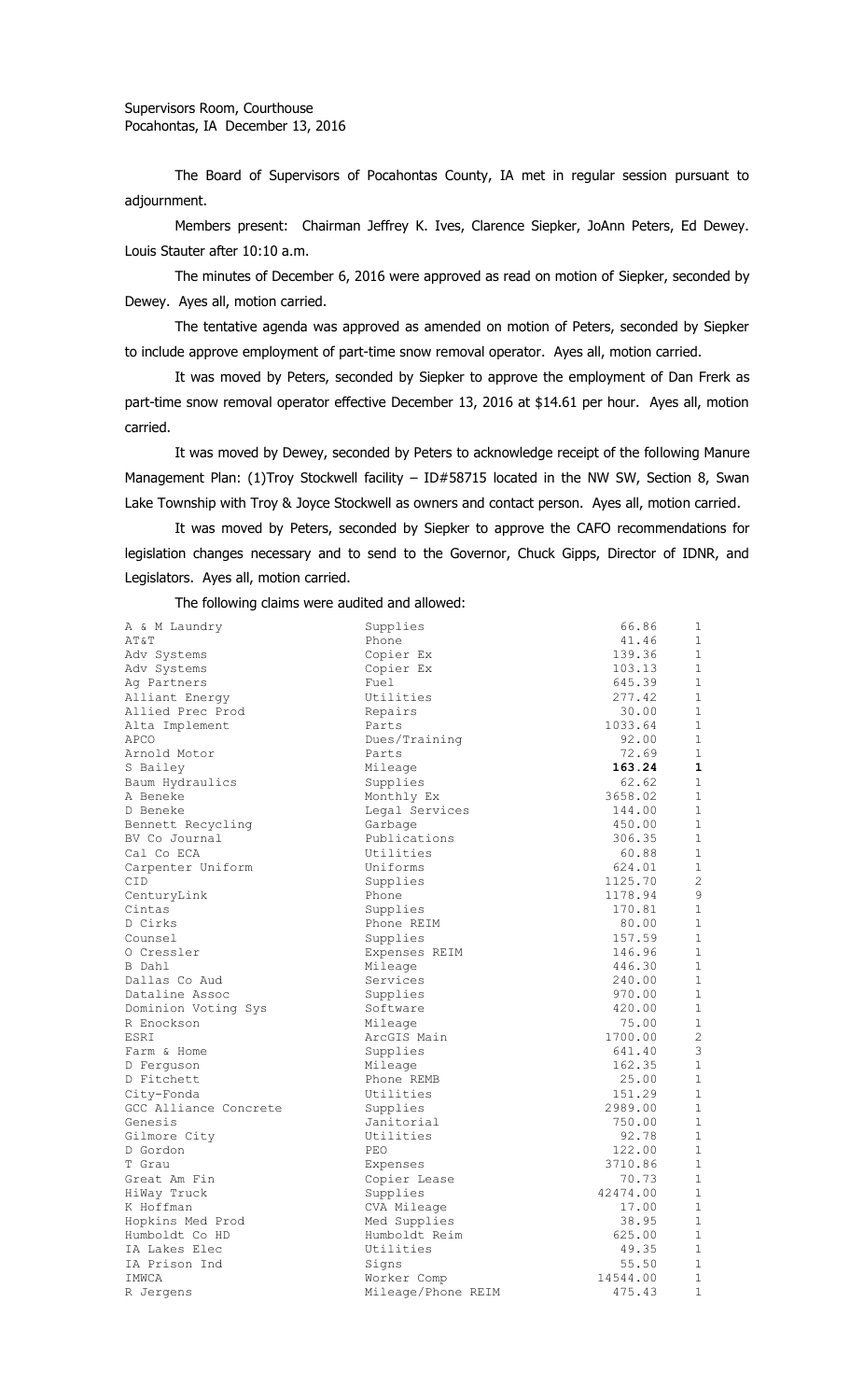| Johnston Auto                  | Supplies                  | 180.61             | $\mathbf{1}$                 |
|--------------------------------|---------------------------|--------------------|------------------------------|
| Keep IA Beautiful              | Membership Dues           | 100.00             | 1                            |
| M Klocke                       | CVA Mileage               | 19.00              | $\mathbf 1$<br>$\mathbf{1}$  |
| Krueger Survey<br>B Larsen     | Surveying<br>Transport Ex | 3325.00<br>14.10   | $\mathbf{1}$                 |
| Laurens Municipal              | Utilities                 | 926.60             | $\mathbf{2}$                 |
| Laurens Sun                    | Publications              | 569.12             | $\mathbf{1}$                 |
| M Leu                          | PEO                       | 130.50             | $\mathbf 1$                  |
| A Levene                       | PEO                       | 90.00              | $\mathbf 1$                  |
| Machine Shop                   | Services                  | 303.20             | 3                            |
| Martin Marietta                | Rdstone                   | 7065.21            | $\mathbf{1}$                 |
| D McCartan                     | Expense REIM              | 123.04             | $\mathbf{1}$                 |
| Mediacom                       | Internet                  | 185.04             | $\overline{2}$               |
| K Metzger                      | Mileage                   | 336.45             | $\mathbf{1}$                 |
| Mid Iowa GP                    | Dues                      | 5250.00            | $\mathbf{1}$                 |
| MidAmeri Energy                | Utilities                 | 41.59              | $\mathbf 1$                  |
| MIDAS                          | Co Trails                 | 10000.00           | $\mathbf 1$                  |
| MW Technology                  | Services<br><b>PEO</b>    | 3031.16            | $\mathbf{1}$<br>$\mathbf{1}$ |
| L Milton                       | Phone REIM                | 85.50<br>25.00     | $\mathbf{1}$                 |
| P Mooney<br>M Myers            | Outside Assist            | 522.50             | $\mathbf{1}$                 |
| Napa                           | Supplies                  | 49.48              | $\mathbf{1}$                 |
| S Nelson                       | Uniform Ex                | 94.37              | $\mathbf{1}$                 |
| NW Comm                        | Internet                  | 1417.59            | 2                            |
| R Nystrom                      | CVA Mileage               | 10.00              | $\mathbf 1$                  |
| Office Elements                | Supplies                  | 3416.49            | $\mathsf S$                  |
| Office Systems                 | Copier Main               | 53.72              | $\mathbf{1}$                 |
| Overhead Door                  | Repairs                   | 234.00             | $\mathbf{1}$                 |
| Owen/King                      | SIR                       | 245.25             | $\mathbf 1$                  |
| P&R Entry Doors                | Door/Repairs              | 67.00              | $\mathbf{1}$                 |
| Palmer Mutual Tel              | Phone                     | 314.92             | $\mathbf 1$                  |
| City-Palmer                    | Utilities                 | 88.00              | $\mathbf{1}$                 |
| C Peterson                     | Supplies                  | 33.68              | $\mathbf{1}$                 |
| L Peterson                     | Mileage                   | 1036.50            | $\mathbf{1}$                 |
| Pizza Ranch                    | Vet App                   | 550.00             | $\mathbf{1}$                 |
| Po Co Aud                      | Phone                     | 43.67              | $\mathbf 1$<br>$\mathbf{1}$  |
| Po Co Consv<br>Po Co Home Care | Services<br>Services      | 7011.20<br>6672.50 | $\mathbf{1}$                 |
| Poca Co Treas                  | DD 8 Assessment           | 46175.52           | $\mathbf 1$                  |
| Poca COC                       | Dues                      | 75.00              | $1\,$                        |
| Poca Comm Hospital             | Services                  | 44.59              | $\mathbf 1$                  |
| Poca Fiber                     | Internet                  | 321.61             | 2                            |
| Poca Ford                      | Main Ser                  | 1132.35            | $\mathfrak{Z}$               |
| Poca Lumber                    | Supplies                  | 288.32             | $\overline{2}$               |
| Poca Off Supply                | Supplies                  | 249.97             | 3                            |
| Poca Postmaster                | Postage                   | 68.00              | $\mathbf 1$                  |
| Poca Sales & Serv              | Repairs/Main              | 183.89             | $\mathbf{2}$                 |
| Poca St Bank                   | Fees                      | 56.00              | $\mathbf{1}$                 |
| City-Pocahontas                | Utilities                 | 3441.20            | 5                            |
| Pro Co-Op                      | Fuel/Servcs               | 21987.90           | $\overline{4}$               |
| RAM Systems                    | Maintenance               | 545.00             | $\mathbf 1$                  |
| Ramada                         | Lodging                   | 72.80              | 1                            |
| RDG Planning<br>Record Dem     | Services<br>Publications  | 12500.00<br>829.44 | $\mathbf{1}$<br>$\mathsf 3$  |
| Rees Truck                     | Truck                     | 89274.17           | $1\,$                        |
| B Reis                         | Phone Ex                  | 168.99             | $\mathbf 1$                  |
| G Reiter                       | <b>PEO</b>                | 100.00             | $\mathbf{1}$                 |
| Reserve Acct                   | Postage                   | 500.00             | $\mathbf{1}$                 |
| S Richardson                   | Mileage                   | 72.98              | $\mathbf{1}$                 |
| City-Rolfe                     | Utilities                 | 163.02             | $\mathbf{1}$                 |
| Sande Constr                   | Services                  | 160.96             | $\mathbf{1}$                 |
| Genesis                        | Services                  | 58.00              | $\mathbf{1}$                 |
| S H Lawn Care                  | Lawn Care                 | 2190.00            | $\mathbf{1}$                 |
| Seiler App                     | Repair Ser                | 413.10             | $\mathbf{1}$                 |
| M Sexe                         | Med Exam Ex               | 75.00              | $\mathbf{1}$                 |
| V Showers                      | Postage                   | 91.26              | $\mathbf 1$                  |
| D Siefken                      | PEO                       | 112.00             | $\mathbf{1}$                 |
| C Siepker                      | BOS Ex                    | 1059.11            | $\mathbf{1}$                 |
| Solutions                      | Comp Main                 | 1641.09            | $\mathbf 1$<br>$\mathbf{1}$  |
| Spencer Auto<br>D Stall        | Parts<br>Mileage          | 174.05<br>666.49   | $\mathbf{1}$                 |
| Star Leasing                   | Copier                    | 187.83             | $\mathbf{1}$                 |
| State Farm                     | Insurance                 | 408.00             | $\mathbf{1}$                 |
| Steffen Truck Equip            | Parts                     | 42735.00           | $\mathbf{1}$                 |
| Stitch Above the Rest          | Sup/Ser                   | 158.00             | $\mathbf{1}$                 |
| M Parrott                      | Form Supplies             | 641.06             | $\mathbf 1$                  |
| Superior Signals               |                           | 328.44             | $\mathbf{1}$                 |
|                                | Lights                    |                    |                              |
| T Reuters-West                 | Publications              | 444.00             | $\mathbf{1}$                 |
| Thrifty White                  | Medical                   | 515.32             | $\mathbf 1$                  |
| G Tiedeman                     | Expenses                  | 2679.59            | $\mathbf{1}$                 |
| IA ST Treasurer                | Taxes                     | 5.00               | $\mathbf{1}$                 |
| US Cellular                    | Phone                     | 234.80             | 2                            |
| Verizon<br>B Vosberg           | Phone<br>PEO              | 183.98<br>96.00    | $1\,$<br>$\mathbf{1}$        |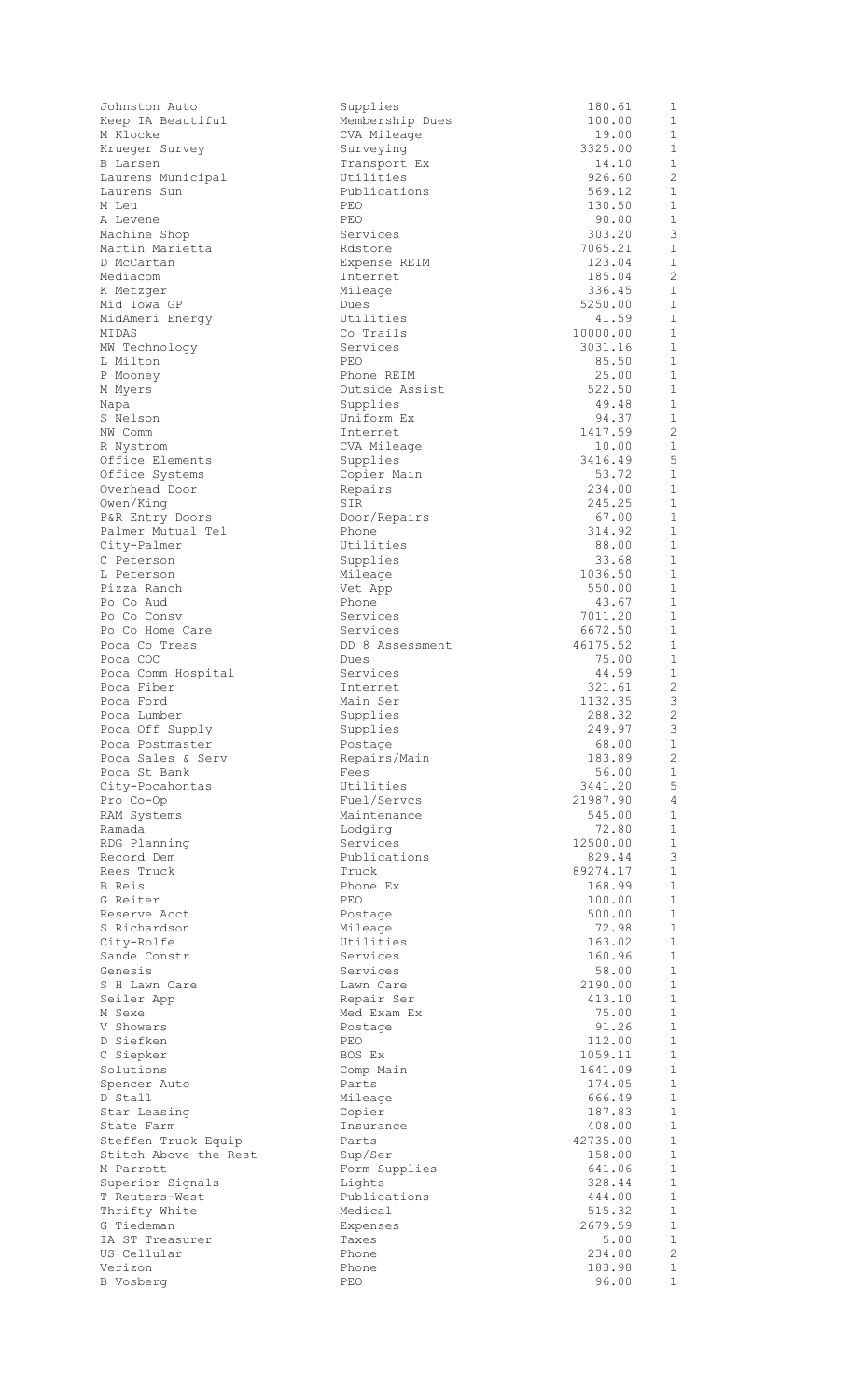| A Walstead         | PEO             | 94.50     | 1            |
|--------------------|-----------------|-----------|--------------|
| A Warner           | Services        | 108.46    | $\mathbf{1}$ |
| L Wells            | Board Mileage   | 50.00     | $\mathbf{1}$ |
| Wernimont Electric | Repairs         | 731.42    | $\mathbf{1}$ |
| Wex Bank           | Fuel            | 26.88     | $\mathbf{1}$ |
| Windstream         | Phone           | 360.36    | $\mathbf{1}$ |
| S Winkler          | Mileage/Lodging | 423.95    | $\mathbf{1}$ |
| Woodford Equip     | Parts/Repairs   | 278.09    | $\mathbf{1}$ |
| Woods              | Supplies        | 135.75    | 2            |
| P Zaugg            | Board Mileage   | 30.00     | $\mathbf{1}$ |
| Ziegler            | Supplies        | 1712.48   | $\mathbf{1}$ |
| Grand Total        |                 | 372799.72 |              |

It was moved by Stauter, seconded by Siepker to approve the claim of \$55.00 to Gary Armstrong, BV Drainage Attorney for review of the JT. 181 Annual Meeting agenda. Ayes all, motion carried.

It was moved by Stauter, seconded by Siepker to approve the following Jt. Drainage District claims: Jt. D.D. 25/29 with Calhoun County – Pocahontas Secondary Roads - \$136.54 for tile blowout in Sec. 33 Cedar Twshp; Jt D.D. 43/72 with Calhoun County – Bolton & Menk, Inc. - \$2,206.50 for engineering and Pocahontas Co. Secondary Roads - \$367.96 for tile blowout repairs Sec. 32, Bellville Twshp; Jt. D.D. 63 with Palo Alto Co. to Pocahontas Co. Sec. Roads - \$5,518.90 for surface drain repairs in Sec. 26, Powhatan Twshp; Jt. D.D. 63, Br Tile 2 with Palo Alto Co. to Pocahontas Co. Sec. Roads - \$292.17 for tile blowout repairs, Sec. 4, Cummins Twshp; Jt. D.D. 171 with Humboldt Co. -Arnie Johnson – 11 beaver tails – Sec. 36, Lake Township; Jt. D.D. 173-67 with Calhoun Co. – Record Democrat - \$144.72 for Notice to Bidders publication. Ayes all, motion carried.

Mike Bourland, Environmental Engineer with IDALS advised the board their department has been charged with the closure of Ag Drainage Wells for the past 15 years. There is a 75% cost share in projects closing Ag Drainage Wells. There were 300 known wells across the state and there are currently 30 known open wells yet with 4 of these Ag Drainage Wells being in Pocahontas County. You have previously closed 37 with the construction of D.D. 176 and another 12 were closed with D.D. 178. In 2014 the department hired Bolton & Menk, Inc. of Spencer to do a study and to declare the environmental benefit achieved with the closure of these wells. In 2013 Bourland visited with the landowners of these Ag Wells to learn their interest in how to close these wells either by establishing a wetland or to close the wells with an alternative drainage system. At that time they were interested in the alternative drainage being established. January  $1<sup>st</sup>$  there will be funding available for the closure. The landowners would need to file a petition and/or annex into D.D. 168 and they would need to post a bond as well for the establishment. Bolton and Menk has confirmed the benefit that would be achieved with the closure, however there has been no engineering completed. The cost share would include engineering, construction, legal fees, interest through the assessment and wetland mitigation. A 28E Agreement would need to be signed. Bourland will contact the landowners to assess their interest. If the interest is there the landowners will need to file the petition and post a bond for the project initiation.

Jack Moellering, County Engineer and Don Cirks, Road Superintendent and Gary Atherton, Engineer Asst. were present. Moellering advised he did not have anything for the board. Chairman Ives indicated he had another person interested in part-time operator. There was discussion of the bridge south of Plover and the accumulation of snow in the bridge. Snow fence has been placed to reduce the drifting. Moellering updated the board on the process he used to determine those receiving the letters. There was discussion if necessary to notify the tenant and it was determined the landowner receives the notice as the deed holder is the person to receive the billing notice if the process progresses to the point of the county doing the work.

Russ Jergens, EMA Director advised the Dist V Hazmat voted to increase the cost to each county included in the Hazmat consortium. This group provides training for our local fire departments, if we have a hazardous spill they are called, other mock training sessions, etc. This is